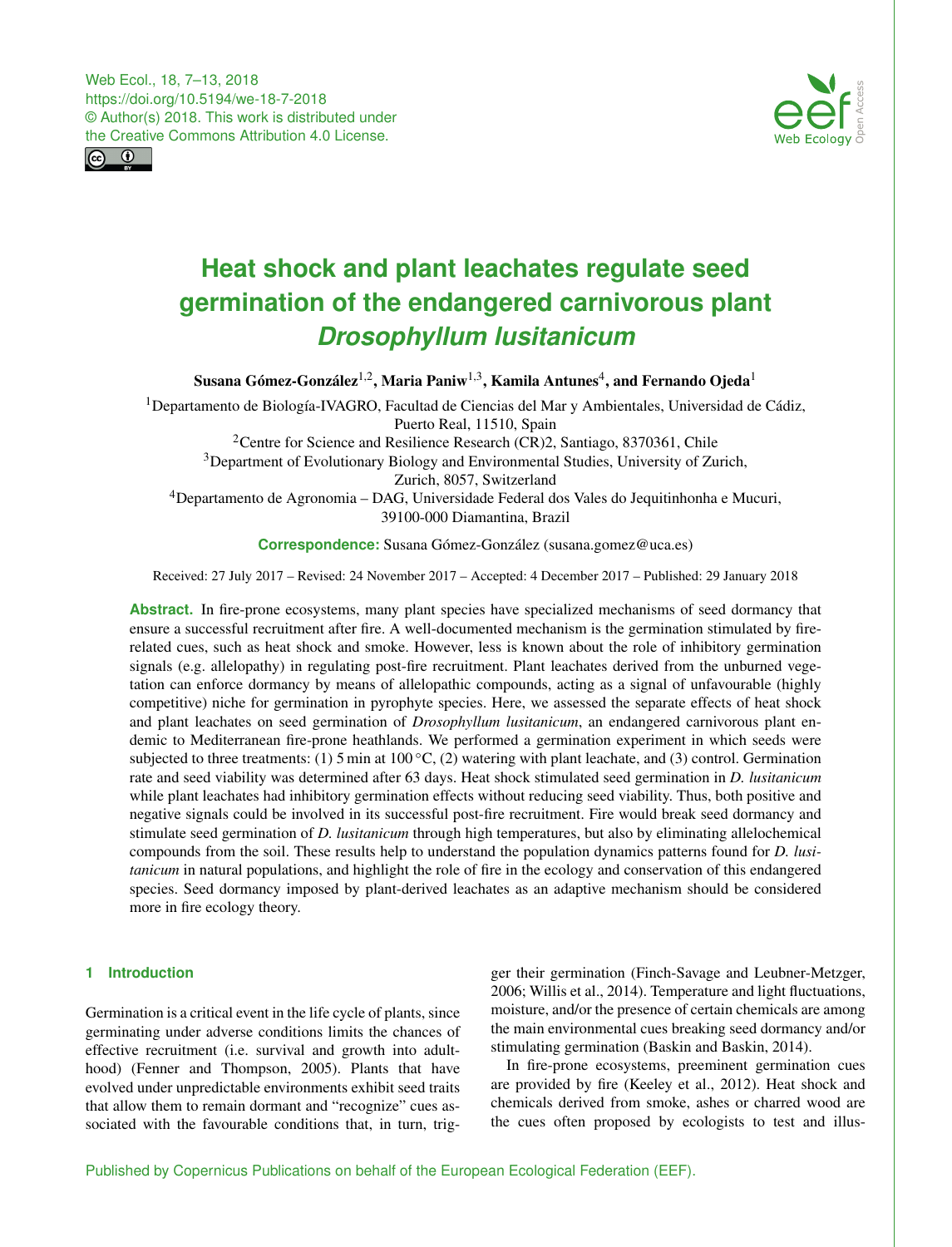trate fire-stimulated germination (e.g. Keeley, 1987; Moreira et al., 2010; Thomas et al., 2010). Fire-cued germination has been considered to be adaptive in fire-prone environments, since it makes seedling emergence coincide with temporary favourable conditions, where light and soil nutrients increase and negative biotic interactions (e.g. competition, seedling herbivory) are reduced (Bond and van Wilgen, 1996; Keeley and Fotheringham, 2000; Nelson et al., 2012), thus promoting effective recruitment. In addition, germinating late after a fire may prevent recruiting plants from reaching maturity before the next fire event, compromising their reproductive potential (McMaster and Zedler, 1981; Enright et al., 1998) and, hence, their fitness (de Luis et al., 2008).

On the other hand, less attention has been paid in the scientific literature to the role of negative signals, such as allelochemicals, that can also regulate post-fire seed germination (e.g. Keeley et al., 1985; Preston and Baldwin, 1999; Herranz et al., 2006). Many plant species are known to release secondary metabolites to the soil as leaf and litter leachates with allelopathic effects on seed germination (Richardson and Williamson, 1988; Hewitt and Menges, 2008; Li et al., 2010). For fire-adapted plants, this imposed seed dormancy by allelochemical leachates may be beneficial as they are indicative of non-favourable conditions for seedling emergence (high plant competition). Fire would then halt the release of allelopathic compounds by burning away plant and litter biomass, and fire-produced charcoal would adsorb allelopathic compounds from the soil (Zackrisson et al., 1996; Wardle et al., 1998; Keech et al., 2005). Thus, fire would also prompt germination by breaking seed dormancy after removing allelochemicals from the soil (e.g. Preston and Baldwin, 1999; Nelson et al., 2012).

*Drosophyllum lusitanicum* (L.) Link (Drosophyllaceae) is an endangered carnivorous plant species endemic to Mediterranean heathlands of the western Iberian Peninsula and northern Morocco (Correia and Freitas, 2002; Garrido et al., 2003; Paniw et al., 2015). These Mediterranean heathlands grow on nutrient-poor, acid soils, and are regarded as a "fireadapted" vegetation type (Ojeda, 2009; Ojeda et al., 2010) in which recurrent natural wildfires have been present (at least) since the Pleistocene (Daniau et al., 2007; Keeley et al., 2012). The population dynamics of *D. lusitanicum* in natural heathland habitats are actually associated with recurrent fire (Paniw et al., 2017a). In a recent study, Cross et al. (2017) found that *D. lusitanicum* produces around 60–80 % of dormant seeds and germination is stimulated by heat shock (80 or 100 ◦C for 5–30 min) or after seed coat precision nicking. Their results also suggest that both smoke and light do not affect post-fire germination in this species (Cross et al., 2017).

In the absence of fire, *D. lusitanicum* disappears from the above-ground, dense heathland vegetation, but seeds persist in the soil seed bank until the next fire occurs or vegetation is removed by human-related activities (e.g. firebreaks, road sides, vegetation clearance for afforestation and forestry practices, cattle trampling) (Paniw et al., 2015, 2017a). That apparent association of *D. lusitanicum* with anthropogenic disturbance indicates that seed germination in this species might not only be affected by direct fire-related cues (e.g. heat shock; Cross et al., 2017) but also by indirect signals associated with the removal of plant (and plant litter) cover and their concomitant allelopathic effects. In fact, population growth rate in this species is highest when natural habitats are exposed to moderate levels of anthropogenic vegetation clearance in addition to fire (Paniw et al., 2017a). However, experimental studies comparing the effect of positive (e.g. heat shock) and negative (plant leachates) signals for seed germination in this singular species are lacking. Considering the endangered status of *D. lusitanicum* and the increasing frequency of anthropogenic disturbances affecting the Mediterranean heathlands (Paniw et al., 2015), understanding the germination ecology of this species will potentially help develop adequate management strategies for its conservation.

Here, we investigated the separate effects of heat shock and plant leachates on seed germination of *D. lusitanicum* in two different populations. As *D. lusitanicum* is a fireadapted species that also colonizes open patches after vegetation clearing (Correia and Freitas, 2002; Paniw et al., 2015), we predicted that heat shock would stimulate seed germination, whereas plant leachates would inhibit it without having any further toxic effect on seed viability.

## **2 Material and methods**

#### 2.1 Study species

*Drosophyllum lusitanicum* is a rare, endangered carnivorous subshrub (∼ 40 cm high), with long, glandular trap leaves clustered in rosettes and showy, yellow flowers in stalked inflorescences (Salces-Castellano et al., 2016). It is endemic to the southwestern Iberian Peninsula (Europe) and the Tingitanian Peninsula (Africa), where it is restricted to fire-prone Mediterranean heathlands (Müller and Deil, 2001; Correia and Freitas, 2002), or human-disturbed heathland habitats, always on highly acidic, infertile soils (Paniw et al., 2015). In nature, germination occurs in late winter and plants reach sexual maturity in the second year after germination, flowering in mid–late spring and setting seeds in midsummer (Salces-Castellano et al., 2016). Seeds are black and pyriform  $(3 \text{ mm} \times 2 \text{ mm}$  approx.) with a relatively thick testa and a fully developed embryo at the moment of dispersal (Cross et al., 2017). They are water permeable and physiologically dormant, reaching only 20–40 % of final germination under optimal temperature conditions (15–20 $\degree$ C) when not further treated (Cross et al., 2017).

# 2.2 Seed treatments and germination assay

To address the separate effects of heat shock and plant leachates on seed germination of *D. lusitanicum*, groups of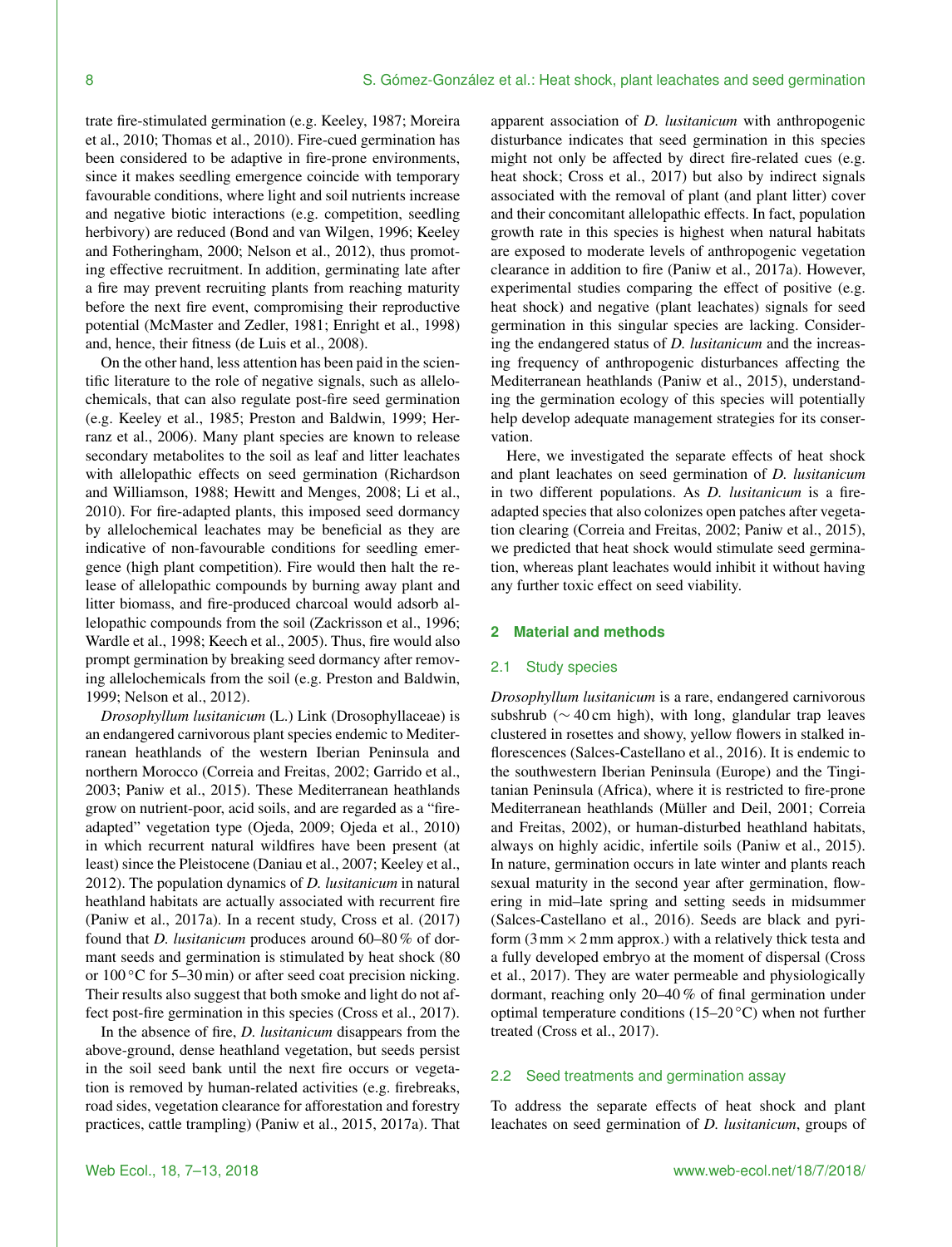seeds were allocated to one of three treatments: (1) 5 min at  $100\,^{\circ}\text{C}$  and watering with distilled water (heat shock), (2) watering with plant leachate water (allelopathy), and (3) watering with distilled water (control). We decided not to consider a combined heat shock and plant leachate treatment because fire removes allelochemicals from the soil (Zackrisson et al., 1996; Wardle et al., 1998; Keech et al., 2005) before the first post-fire rains, so heat-shocked seeds in nature would not experience allelopathic effects. This design was replicated with seeds from two separate populations (Montera del Torero and Sierra Carbonera) located in Cádiz province, southwestern Spain (see Salces-Castellano et al., 2016, for location and detailed information of these populations), collected in July 2014, and stored in darkness with silica gel at room temperature until the germination experiment started in April 2016. Seeds were collected from randomly selected individuals ( $\sim$  50) from each population. We used a randomized block design, using 25 seeds per block, and nine (Montera del Torero) or 10 blocks (Sierra Carbonera) per treatment, due to differences in seed availability between populations.

The heat shock treatment was performed in an oven, where seeds of each block were placed in separate aluminium trays and exposed to 100 °C during 5 min. All trays from each population were introduced in the oven at the same time in order to assure that they all were under the same conditions, since in our experience different heating events can produce noticeable temperature variations due to uncontrolled events (e.g. door opening). We assumed that there were no random events obscuring the effect of heat shock treatment as the oven was designed to distribute heat evenly (Morrison and Morris, 2000). Although the treatment was not applied on each sample independently (pseudoreplicated according to Morrison and Morris, 2000), seeds came from randomly selected individuals (as described above) and were randomly assigned to trays (block), which in turn, were randomly disposed within the oven. This way, we tried to maximize the independence of samples. Therefore, valid ecological inferences of the treatment effect can still be made (for a discussion on this topic see Oksanen, 2001, 2004; Hurlbert, 2004; Colegrave and Ruxton, 2017), particularly considering that our results were consistent with other studies on the ecology of *D. lusitanicum* in relation to fire (see discussion section). The heat shock dose was selected according to previous experimental work on seed germination in other Mediterranean pyrophytic species (e.g. Moreira et al., 2010), and based on the temperature observed in the soil during experimental fire in shrublands from other Mediterranean-type ecosystems (e.g. Gómez-González and Cavieres, 2009).

For the allelopathy treatment, we collected shoots of five common heathland shrub species – *Calluna vulgaris*, *Erica australis*, *Halimium lasianthum*, *Cistus populifolius* and *Pterospartum tridentatum* – abundant in the two sites where *D. lusitanicum* seeds were harvested (Müller and Deil, 2001; Garrido et al., 2003). After collection, we placed a 138 g (fresh weight) mixture of these plants in a flask, added 6 L of distilled water, and allowed the mixture to soak for 72 h. The resulting leachate ( $pH = 5.98$ ) was then filtered from the mixture, kept in the fridge, and used to water the seeds assigned to the allelopathy treatment during the germination assay.

Seeds of each block were placed in Petri dishes with filter paper and then randomly placed in a germination chamber under dark conditions (light does not affect seed germination of *D. lusitanicum*; Cross et al., 2017) and constant  $18 \pm 2$  °C temperature (germination of untreated seeds in this species is restricted to  $15-20\degree C$ ; Cross et al., 2017). All Petri dishes were watered with distilled water, except those assigned to the allelopathy treatment, which were watered with the prepared leachate (see above). Petri dishes were watered and checked for seedling emergence every 1 or 2 days, and shifted around in the growth chamber to avoid possible positional biases and/or micro-environmental effects. Seeds were considered as germinated when the radicle was visible. The germination assay lasted for 63 days. After that, we determined the percentage of viable, non-germinated seeds in each treatment using the tetrazolium test (TTC 1 % in phosphate buffer, pH 7.3, and 24 h in darkness). This test was applied to 30 randomly selected non-germinated seeds from each treatment and population to explore (in a descriptive way) whether lack of germination in a given treatment was associated with seed mortality.

#### 2.3 Statistical analyses

To determine the effect of the experimental treatment on the probability of germination (0, 1), we fitted generalized mixed effect models (GLMMs) with a binomial error distribution. Germination was described as a function of the fixed treatment effect, including heat, allelopathy, and control as treatment levels, and Petri dish was included as a random effect. The effect of treatment was tested with a likelihood ratio test (LRT; Vuong, 1989) and differences between treatment levels were tested by Wald-z test. Separate models were fitted for the two populations. All models were fitted using the lme4 package in R (Bates et al., 2015).

#### **3 Results**

The probability of seed germination differed significantly among treatments in the two studied populations (Sierra Carbonera:  $\chi^2 = 119.2$ , d.f. = 2, P < 0.0001; Montera del Torero:  $\chi^2 = 225.1$ , d.f. = 2,  $P < 0.0001$ ; LRT). In both populations, heat shock increased seed germination compared with the control treatment while plant leachates decreased it compared to control (Fig. 1, Table 1). The Montera del Torero population surpassed 80 % final germination under heat shock treatment, while the Sierra Carbonera population did not reach 60 % (Fig. 1). After the tetrazolium test, high values of seed viability of non-germinated seeds were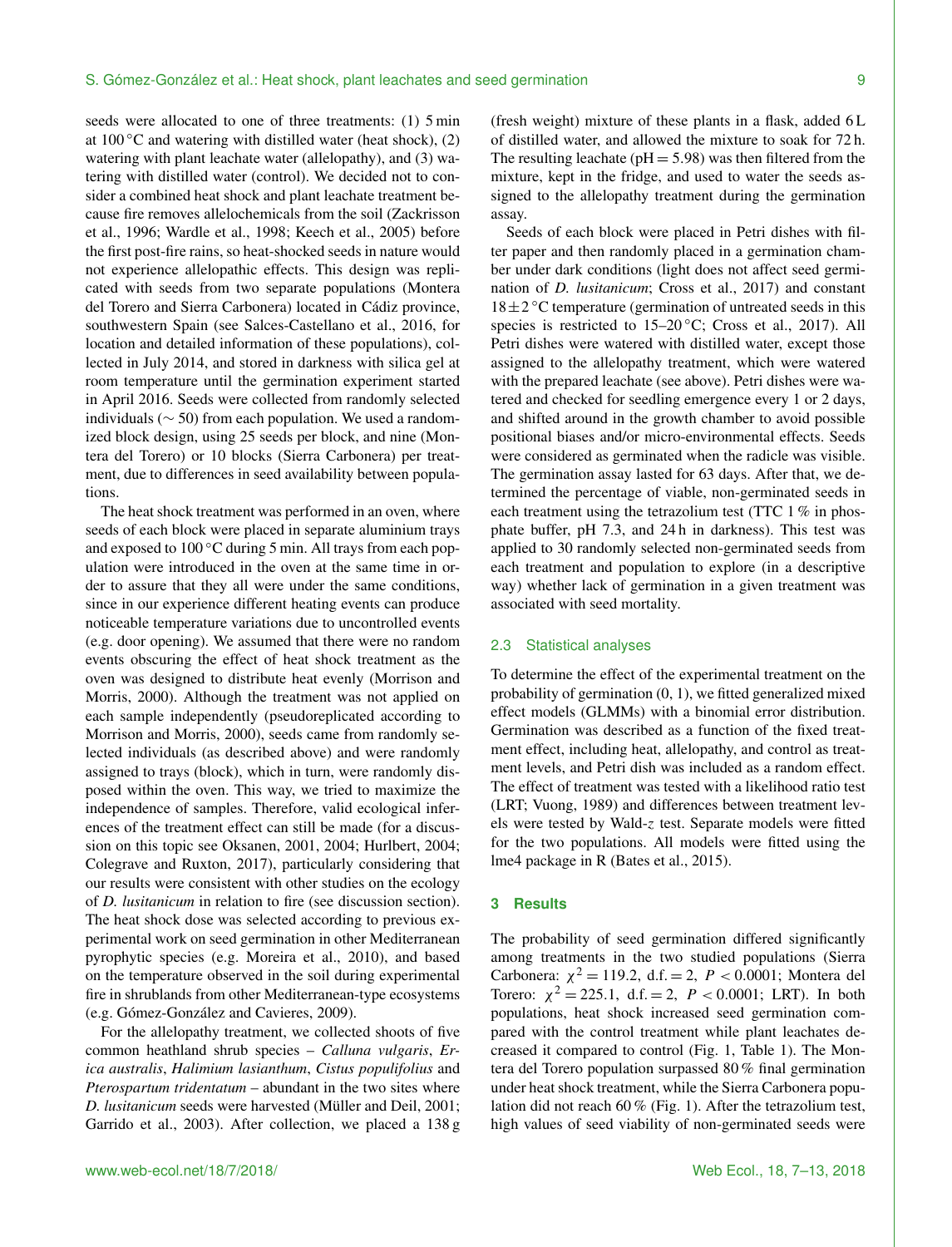| Treatments         | Carbonera             |             |         | Montera del Torero            |                    |              |
|--------------------|-----------------------|-------------|---------|-------------------------------|--------------------|--------------|
|                    | $\beta$ (SE)          | $Z_{\rm c}$ |         | $\beta$ (SE)                  |                    |              |
| Control – heat     | 1.57(0.20)            | 7.84        | < 0.001 | 2.01(0.22)                    | 9.06               | $\leq 0.001$ |
| Control – leachate | $-0.48(0.23)$         | $-2.18$     | 0.033   | $-1.24(0.23)$                 | $-5.27$            | $\leq 0.001$ |
| Heat – leachate    | $-2.05(0.22)$ $-9.42$ |             |         | $\leq 0.001$   $-3.25$ (0.26) | $-12.59 \le 0.001$ |              |

**Table 1.** Statistical results of Wald-z tests evaluating pairwise differences in the probability of germination between treatment levels (β: estimate parameter; SE: standard error). Significant P values are highlighted in bold.



**Figure 1.** Germination rate of *D. lusitanicum* seeds through time (days since sowing) in the experimental treatments. A: allelopathy; H: heat shock; C: control. Dots are mean values  $(n = 9$  in Montera del Torero and  $n = 10$  in Sierra Carbonera) and error lines are SE. Different letters represent significant pair-wise differences in the probability of germination (GLMM, Wald-z test,  $P < 0.05$ , Table 1).

found in almost all treatments and populations; 97 % in the control treatments of both populations, 97 and 90 % in the allelopathy treatments, and 90 and 76 % in the heat shock treatments of Montera del Torero and Sierra Carbonera, respectively. Therefore, only a moderate level of mortality (24 %) was detected in non-germinated seeds of Sierra Carbonera population after heat shock treatment.

## **4 Discussion**

Allelopathic effects are largely viewed as a mechanism of competitive ability, reducing the performance of cooccurring species (Hierro and Callaway, 2003). However, the inhibition of seed germination by allelochemical leachates from the aboveground vegetation (or litter) would exert positive effects on fitness in fire-adapted plant species by precluding seedling emergence into an unfavourable, highly competitive, pre-fire environment (Preston and Baldwin, 1999). In this sense, the role of plant chemical leachates in imposing seed dormancy (e.g. Richardson and Williamson, 1988; Hewitt and Menges, 2008) and their temporary elimination from the soil by fire (Wardle et al., 1998), thereby favouring post-fire recruitment, was nicely demonstrated by Preston and Baldwin (1999) in the post-fire annual *Nicotiana attenuata*. However, the potential relevance of plant chemical leachates in controlling post-fire seed germination has been rather overlooked in the fire ecology literature (e.g. Keeley et al., 2011, 2012).

The results of our experimental study showed that while seed germination in *D. lusitanicum* was stimulated by heat shock, it was inhibited by plant leachates without significantly reducing seed viability. Thus, both positive (germination cues) and negative (imposed dormancy) signals might be involved in modulating post-fire recruitment in this pyrophyte species. Although the leachate concentration used in our experimental design might not match the natural soil concentrations in the field, seed viability was not appreciably affected, indicating that there are secondary metabolite compounds in the plant leachate enforcing seed dormancy in *D. lusitanicum*. Consistently, Paniw et al. (2017c) experimentally demonstrated that seed germination of *D. lusitanicum* was inhibited under shrubs of unburned Mediterranean heathlands when compared to adjacent burned areas. It is known that ericaceous vegetation from other heathland communities can release phenolic compounds that inhibit germination of pyrogenic species (Zackrisson et al., 1996; Wardle et al., 1998). Fire-produced charcoal would then adsorb those compounds from the soil (Zackrisson et al., 1996; Wardle et al., 1998; Keech et al., 2005), thus relaxing or suppressing the imposed dormancy effects.

Our results help to understand the population dynamics of *D. lusitanicum* in natural habitats, where the combination of fire and moderate levels of anthropogenic vegetation clearance ensures population persistence (Paniw et al., 2017a). Paniw et al. (2015) established that, in the absence of fire, local populations of this species may remain viable in highly disturbed heathland patches as long as human-related activities (e.g. firebreaks, forestry practices, cattle browsing and trampling) remove heathland vegetation. This could alleviate the leachate-imposed seed dormancy and, thus, allow some continuous seed germination in anthropized habitats. Although the influence of high summer soil temperatures after vegetation removal on seed germination might also be suggested (Moreira and Pausas, 2012), we consider that this is unlikely since mean summer temperatures 1 m above the ground in the study sites do not reach  $30^{\circ}$ C (Paniw, 2016), and maximum temperatures rarely exceed  $40^{\circ}$ C (data not shown). In any case, vegetation removal alone does not produce the massive emergence of *D. lusitanicum* seedlings observed after fire in natural populations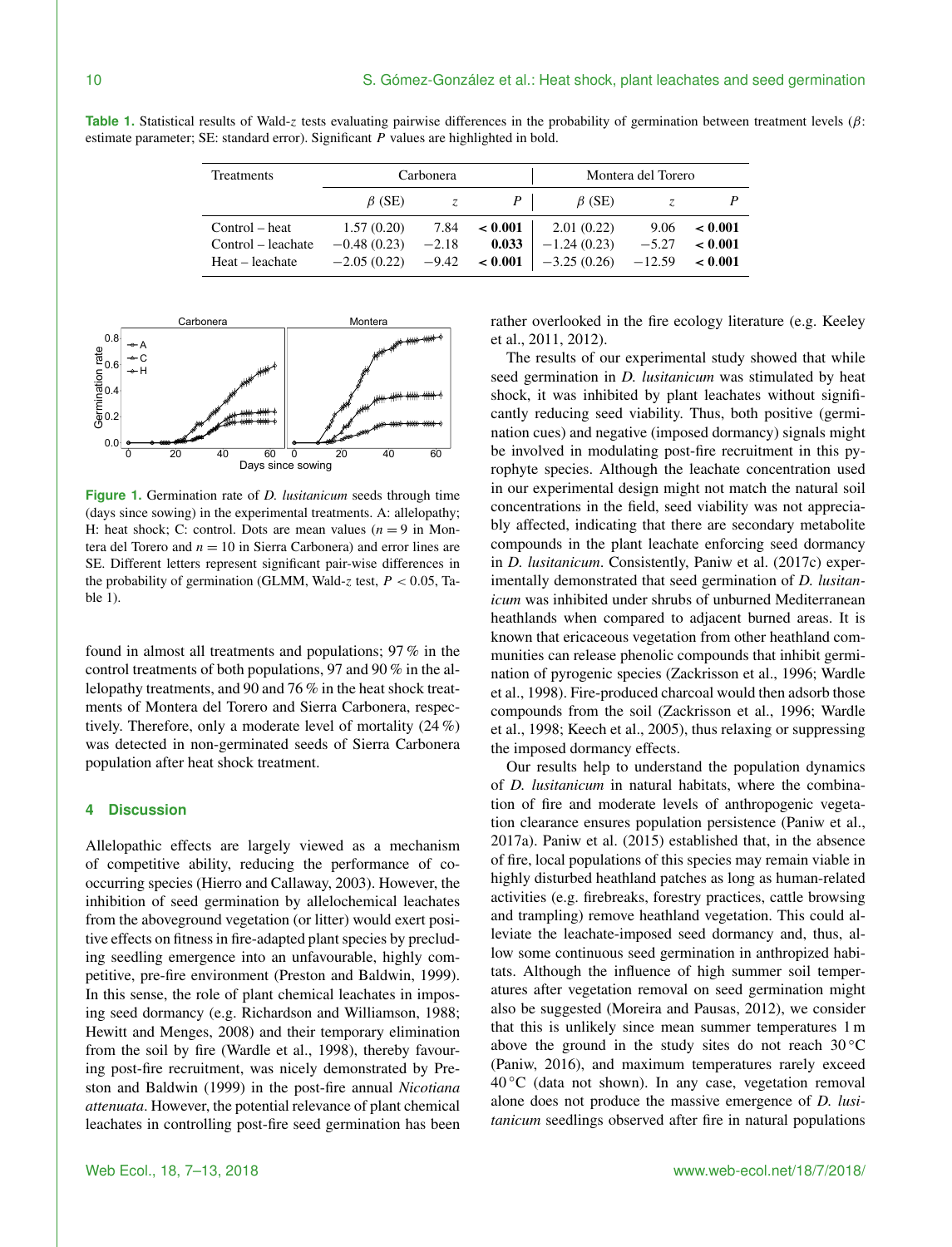#### S. Gómez-González et al.: Heat shock, plant leachates and seed germination 11

(Paniw et al., 2017a, b). Fire-related heat shock is still needed to stimulate seed germination and ensure a successful recruitment into a favourable post-fire habitat, which is key for the long-term population persistence of this endangered carnivorous plant (Paniw et al., 2017a, b, c). Indeed, the extinction risk of *D. lusitanicum* populations in highly disturbed, fire-free habitats is high due to seed bank depletion (Paniw et al., 2017a). Therefore, although *D. lusitanicum* does not have a strict fire-dependent recruitment, germination is fire stimulated and populations are better able to persist in the presence of fire (i.e. it is a fire-adapted species; Paniw et al., 2015, 2107a). Recurrent fires also favour recruitment and hence population persistence in other carnivorous plant species (Brewer, 2001; Cross et al., 2013), so fire ecology research may provide valuable insights into the conservation of this singular group of plants.

We found some differences between the studied populations in their seed germination and mortality after heat shock treatment. The Montera del Torero population reached higher final germination ( $\sim 80\%$ ) and lower seed mortality (10%) than the Sierra Carbonera population (∼ 60 % germination and 24 % mortality). This could be related to differences in their seed traits. In a previous study conducted on the same populations, Salces-Castellano et al. (2016) showed that plants from Montera del Torero had smaller seeds than plants from Sierra Carbonera. Differences in fire regimes and evolutionary processes among populations can be responsible for variations in seed traits, shaping adaptive responses to fire (Gómez-González et al., 2011, 2016), and may therefore explain, at least in part, the differences in germination patterns between the two populations. Several studies have related small seed size to better post-fire performance (e.g. Hanley et al., 2003; Shryock et al., 2014). However, the relationship between seed size and post-fire germination depends on the species and the ecological context (e.g. Gómez-González et al., 2011; Tavşanoğlu and Çatav, 2012). Future studies should address whether contrasting population dynamics in this species as a consequence of alterations of its fire-related life cycle (Paniw et al., 2017a) are accompanied by evolutionary changes in seed traits such as seed size.

In summary, heat shock and plant leachates have antagonistic effects on seed germination of *D. lusitanicum,* suggesting that both positive and negative signals can be involved in regulating post-fire seedling recruitment of this endangered species. Fire would favour seed germination of *D. lusitanicum* by means of two additive mechanisms: (i) the dormancy breaking by heat shock, and (ii) the release of plant-leachateimposed dormancy by vegetation and litter burning. The occurrence of local populations established on highly disturbed heathland habitats (with very low shrub vegetation cover) in absence of fire might be explained, in part, by the reduction of the inhibitory effects of plant leachates. Our results contribute to improve the knowledge on the germination ecology of this endangered species and suggest that plant leachates from unburned vegetation could have a relevant role in regulating post-fire recruitment of fire-adapted plant species. We propose that allelopathy should be more considered in the fire ecology literature.

**Data availability.** Raw data are available at [https://figshare.com/s/](https://figshare.com/s/23e0d4aa93d4d5f1e8f0) [23e0d4aa93d4d5f1e8f0](https://figshare.com/s/23e0d4aa93d4d5f1e8f0) (Gómez-González et al., 2017).

**Supplement.** The supplement related to this article is available online at: [https://doi.org/10.5194/we-18-7-2018-supplement.](https://doi.org/10.5194/we-18-7-2018-supplement)

**Author contributions.** FO and MP conceived the idea; KA performed the experiments; SG-G and MP performed the statistical analyses and graphs; SG-G wrote the original draft; and SG-G, FO, and MP edited and reviewed subsequent drafts.

**Competing interests.** The authors declare that they have no conflict of interest.

**Acknowledgements.** The Andalusian Consejería de Medio Ambiente provided the necessary permits to work with *Drosophyllum lusitanicum*, an endemic, red-listed species. Financial support has been provided by project BREATHAL (CGL2011-28759/BOS, Spanish Ministerio de Ciencia e Innovación) and project HERRIZA (CGL2015-64007-P, MINECO-FEDER, Spain). Susana Gómez-González was partially funded by FONDAP/CONICYT-15110009 (Chile). Maria Paniw was supported by an FPI scholarship from the Spanish Ministerio de Economía y Competitividad by an ERC Starting Grant (#337785).

Edited by: Hermann Heilmeier Reviewed by: two anonymous referees

#### **References**

- Baskin, C. C. and Baskin, J. M.: Seeds: Ecology, Biogeography, and Evolution of Dormancy and Germination, Academic Press, San Diego, USA, 1600 pp., 2014.
- Bates, D., Maechler, M., Bolker, B., and Walker, S.: Fitting linear mixed-effects models using lme4, J. Stat. Softw., 67, 1–48, 2015.
- Bond, W. J. and van Wilgen, B. W.: Fire and Plants, Chapman and Hall, London, UK, 263 pp., 1996.
- Brewer, J. S.: A demographic analysis of fire-stimulated seedling establishment of Sarracenia alata (Sarraceniaceae), Am. J. Bot., 88, 1250–1257, 2001.
- Colegrave, N. and Ruxton, G. D.: Using biological insight and pragmatism when thinking about pseudoreplication, Trends Ecol. Evol., 33, 28–35, 2018.
- Correia, E. and Freitas, H.: *Drosophyllum lusitanicum*, an endangered West Mediterranean endemic carnivorous plant: threats and its ability to control available resources, Bot. J. Linn. Soc., 140, 383–390, 2002.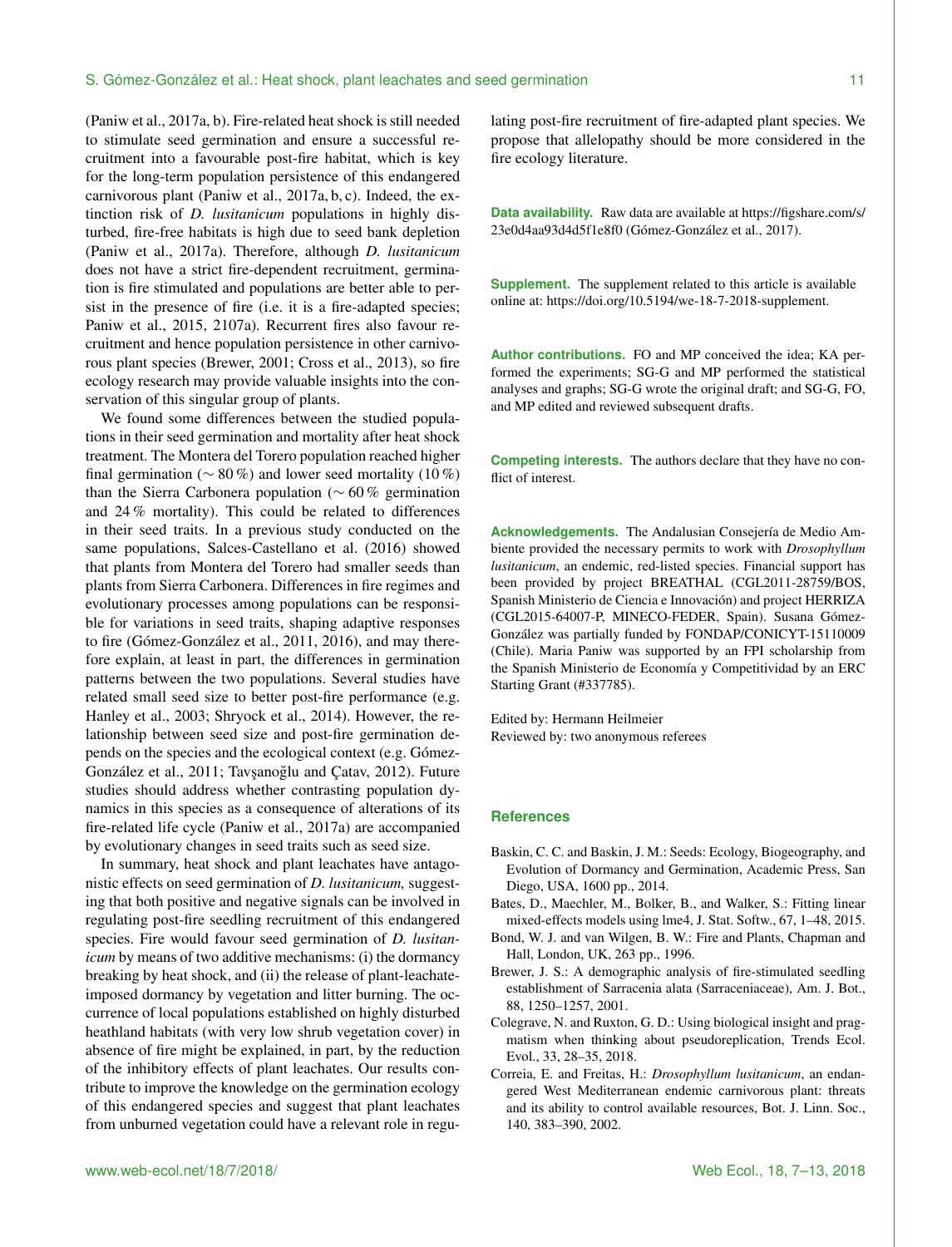- Cross, A. T., Merritt, D. J., Turner, S. R., and Dixon, K. W.: Seed germination of the carnivorous plant *Byblis gigantea* (Byblidaceae) is cued by warm stratification and karrikinolide, Bot. J. Linn. Soc., 173, 143–152, 2013.
- Cross, A. T., Paniw, M., Ojeda, F., Turner, S. R., Dixon, K. W., and Merritt, D. J.: Defining the role of fire in alleviating seed dormancy in a rare Mediterranean endemic subshrub, AoB Plants, 9, plx036, https://doi.org[/10.1093/aobpla/plx036,](https://doi.org/10.1093/aobpla/plx036) 2017.
- Daniau, A.-L., Sánchez-Goñi, M. F., Beaufort, L., Laggoun-Défarge, F., Loutre, M.-F., and Duprat, J.: Dansgaard–Oeschger climatic variability revealed by fire emissions in southwestern Iberia, Quaternary Sci. Rev., 26, 1369–1383, 2007.
- de Luis, M., Verdú, M., and Raventós, J.: Early to rise makes a plant healthy, wealthy, and wise, Ecology, 89, 3061–3071, 2008.
- Enright, N. J., Marsula, R., Lamont, B. B., and Wissel, C.: The ecological significance of canopy seed storage in fire-prone environments: a model for non-sprouting shrubs, J. Ecol., 86, 946–959, 1998.
- Fenner, M. and Thompson, K.: The Ecology of Seeds, Cambridge University Press, Cambridge, UK, 260 pp., 2005.
- Finch-Savage, W. E. and Leubner-Metzger, G.: Seed dormancy and the control of germination, New Phytol., 171, 501–523, 2006.
- Garrido, B., Hampe, A., Marañón, T., and Arroyo, J.: Regional differences in land use affect population performance of the threatened insectivorous plant *Drosophyllum lusitanicum* (Droseraceae), Divers. Distrib., 9, 335–350, 2003.
- Gómez-González, S. and Cavieres, L. A.: Litter burning does not equally affect seedling emergence of native and alien species of the Mediterranean-type Chilean matorral, Int. J. Wildland Fire, 18, 213–221, 2009.
- Gómez-González, S., Torres-Díaz, C., Bustos-Schindler, C., and Gianoli, E.: Anthropogenic fire drives the evolution of seed traits, P. Natl. Acad. Sci. USA, 108, 18743–18747, 2011.
- Gómez-González, S., Ojeda, F., Torres-Morales, P., and Palma, J. E.: Seed pubescence and shape modulate adaptive responses to fire cues, PLoS One, 11, e0159655, https://doi.org[/10.1371/journal.pone.0159655,](https://doi.org/10.1371/journal.pone.0159655) 2016.
- Gómez-González, S., Paniw, M., Antunes, K., and Ojeda, F.: Raw data Gómez-González et al. Web Ecology, available at: [https://](https://figshare.com/s/23e0d4aa93d4d5f1e8f0) [figshare.com/s/23e0d4aa93d4d5f1e8f0,](https://figshare.com/s/23e0d4aa93d4d5f1e8f0) 2017.
- Hanley, M. E., Unna, J. E., and Darvill, B.: Seed size and germination response: a relationship for fire-following plant species exposed to thermal shock, Oecologia, 134, 18–22, 2003.
- Herranz, J. M., Ferrandis, P., Copete, M. A., Duro, E. M., and Zalacain, A.: Effect of allelopathic compounds produced by *Cistus ladanifer* on germination of 20 Mediterranean taxa, Plant Ecol., 184, 259–272, 2006.
- Hewitt, R. E. and Menges, E. S.: Allelopathic effects of *Ceratiola ericoides* (Empetraceae) on germination and survival of six Florida scrub species, Plant Ecol., 198, 47–59, 2008.
- Hierro, J. L. and Callaway, R. M.: Allelopathy and exotic plant invasion, Plant Soil, 256, 29–39, 2003.
- Hurlbert, S. H.: On misinterpretations of pseudoreplication and related issues: a reply to Oksanen, Oikos, 104, 591–597, 2004.
- Keech, O., Carcaillet, C., and Nilsson, M.-C.: Adsorption of allelopathic compounds by wood-derived charcoal: the role of wood porosity, Plant Soil, 272, 291–300, 2005.
- Keeley, J. E.: Role of fire in seed germination of woody taxa in California chaparral, Ecology, 68, 434–443, 1987.
- Keeley, J. E. and Fotheringham, C. J.: Role of fire in regeneration from seed, in: Seeds: The Ecology of Regeneration in Plant Communities, edited by: Fenner, M., CAB International, Oxon, UK, 311–330, 2000.
- Keeley, J. E., Morton, B. A., Pedrosa, A., and Trotter, P.: Role of allelopathy, heat and charred wood in the germination of chaparral herbs and suffrutescents, J. Ecol., 73, 445–58, 1985.
- Keeley, J. E., Pausas, J. G., Rundel, P. W., Bond, W. J., and Bradstock, R. A.: Fire as an evolutionary pressure shaping plant traits, Trends Plant Sci., 16, 406–411, 2011.
- Keeley, J. E., Bond, W. J., Bradstock, R. A., Pausas, J. G., and Rundel, P. W.: Fire in Mediterranean Ecosystems: Ecology, Evolution and Management, Cambridge University Press, Cambridge, UK, 515 pp., 2012.
- Li, Z.-H., Wang, Q., Ruan, X., Pan, C.-D., and Jiang, D.-A.: Phenolics and plant allelopathy, Molecules, 15, 8933–8952, 2010.
- McMaster, G. S. and Zedler, P. H.: Delayed seed dispersal in *Pinus torreyana* (Torrey pine), Oecologia, 51, 62–66, 1981.
- Moreira, B. and Pausas, J. G.: Tanned or burned: the role of fire in shaping physical seed dormancy, PLoS One, 7, e51523, https://doi.org[/10.1371/journal.pone.0051523,](https://doi.org/10.1371/journal.pone.0051523) 2012.
- Moreira, B., Tormo, J., Estrelles, E., and Pausas, J. G.: Disentangling the role of heat and smoke as germination cues in Mediterranean Basin flora, Ann. Bot., 105, 627–635, 2010.
- Morrison, D. A. and Morris, E. C.: Pseudoreplication in experimental designs for the manipulation of seed germination treatments, Austral. Ecol., 25, 292–296, 2000.
- Müller, J. and Deil, U.: Ecology and structure of *Drosophyllum lusitanicum* (L.) Link populations in the south-west of the Iberian Peninsula, Acta Bot. Malac., 26, 47–68, 2001.
- Nelson, D. C., Flematti, G. R., Ghisalberti, E. L., Dixon, K. W., and Smith, S. M.: Regulation of seed germination and seedling growth by chemical signals from burning vegetation, Annu. Rev. Plant Biol., 63, 107–30, 2012.
- Ojeda, F.: 4030 Brezales secos europeos, in: Bases Ecológicas Preliminares para la Conservación de los Tipos de Hábitat de Interés Comunitario en España, auct.pl., Dirección General de Medio Natural – Ministerio de Medio Ambiente, y Medio Rural y Marino, Madrid, España, 1–66, 2009.
- Ojeda, F., Pausas, J. G., and Verdú, M.: Soil shapes community structure through fire, Oecologia, 163, 729–735, 2010.
- Oksanen, L.: Logic of experiments in ecology: is "pseudoreplication" a pseudoissue?, Oikos, 94, 27–28, 2001.
- Oksanen, L.: The devil lies in details: reply to Stuart Hurlbert, Oikos, 104, 598–605, 2004.
- Paniw, M. S.: Demography and Evolutionary Ecology of the Carnivorous Subshrub *Drosophyllum lusitanicum* (L.) Link (Drosophyllaceae). Ph.D. thesis, Universidad de Cádiz, Spain, 238 pp., 2016.
- Paniw, M., Salguero-Gómez R., and Ojeda, F.: Local-scale disturbances can benefit an endangered, fire-adapted plant species in Western Mediterranean heathlands in the absence of fire, Biol. Conserv., 187, 74–81, 2015.
- Paniw, M., Quintana-Ascencio, P., Ojeda, F., and Salguero-Gómez, R.: Interacting livestock and fire may both threaten and increase viability of a fire-adapted Mediterranean carnivorous plant. J. Appl. Ecol., 54, 1884–1894, 2017a.